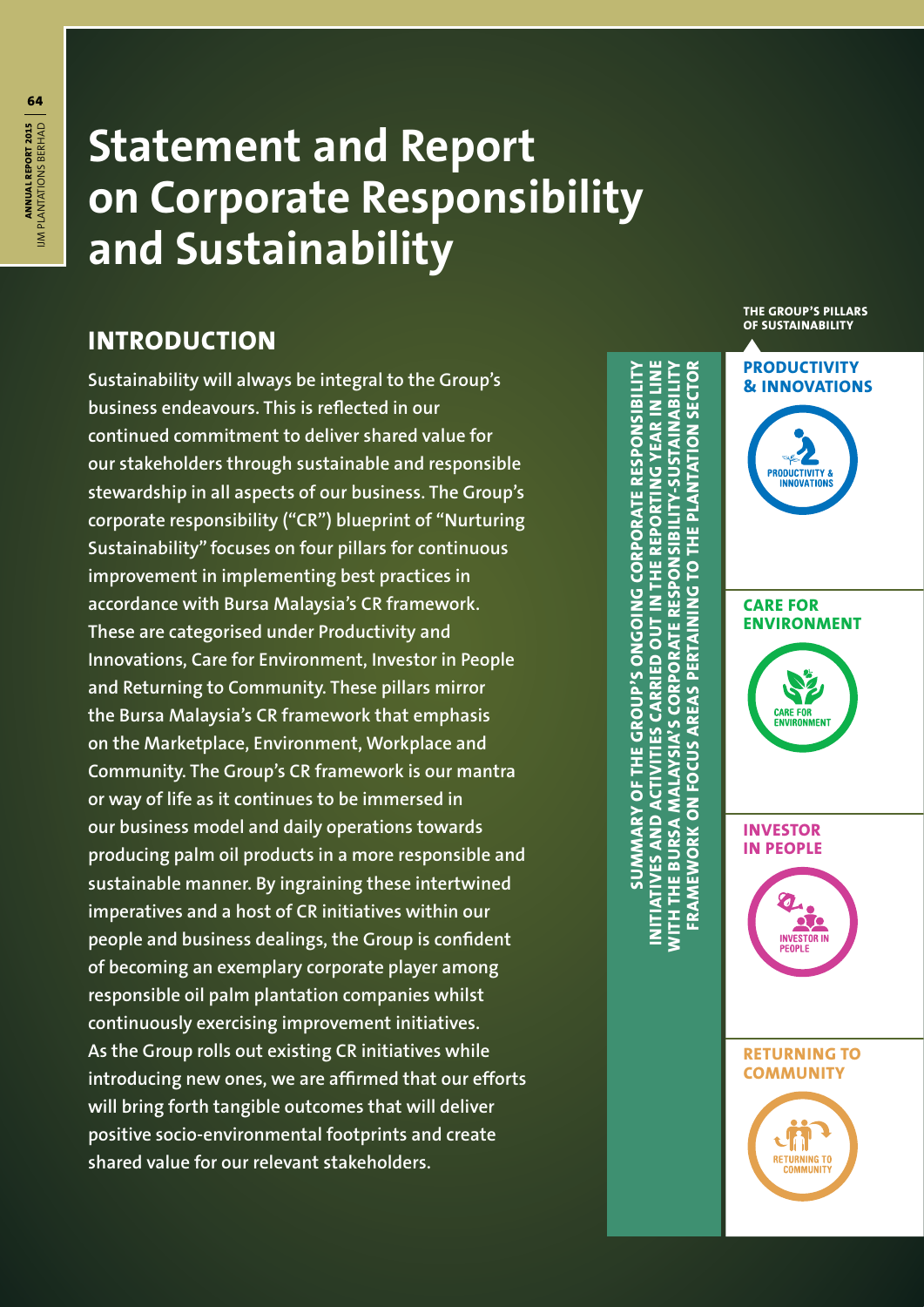**THE GROUP'S CORREPONDING STATEMENTS AND REPORTS**

Statement and Report on Marketplace

#### **IN LINE WITH BURSA MALAYSIA'S CORPORATE RESPONSIBILITY & SUSTAINABILITY FOCUS AREAS FOR THE PLANTATION SECTOR**

**MARKETPLACE** • Business sustainability • Operational best managem • Sustainability certification • Ethical code of conduct • Procurement and standards • Facilitation payments • Consumer awareness • Fairtrade • Internal customer service • Driving innovations • Business risk management • Corporate Governance • Stakeholder engagements • Achieved continuity in business profitability against the backdrop of high oil yield of 5.4 mt/ha in Malaysia amidst challenging commodity business realities. **ENVIRONMENT** • Operational environmental

## • Conservation of high conse

- Land clearing policy • Flora Biodiversity
- Fauna Biodiversity
- Waste management
- 3Rs: Reduce, Reuse & Recycle
- Pollutions Control and Prevention
- Energy and climate change
- Resource stewardship
- Waste management
- • 'Green' marketing
- $\cdot$  Environmental manageme • Operational eco-efficiency
- **WORKPLACE**
- • Employees engagement
- Respect human rights
- $\cdot$  Occupational safety and he

• Provision of housing and ar

- $\cdot$  Working hours and minimum
- Education for guest worker
- Diversity and inclusion
- Pay for performance
- Employees competency
- Competency trainings and r
- $\cdot$  Talent attraction, retention

### **COMMUNITY**

- • Stakeholder engagement • Local communities
- Social Equality
- $\cdot$  Community health and safe
- Sport excellence for youth
- Focus on breast health awa
- 
- Empowering women
- Education
- • Basic health imperative
- $\cdot$  Collaboration with local ter
- Volunteerism

### **THE GROUP'S CORPORATE RESPONSIBILITY INITIATIVES AND ACTIVITIES CARRIED OUT IN THE REPORTING YEAR**

| ent practices<br>s for suppliers                                            | business realities.<br>• Research imperatives carried out by the Group's Quality, Training and Research Centre (QTRC). Review of the Group's standard operating<br>procedures covering various aspects of operations. Collaborations with external parties.<br>• Quality and sustainability certifications ranging from HACCP, CoP, MSPO and ISCC.<br>• Code of Ethics and Corporate Governance rolled out.<br>• Effective tendering procedures.<br>• Finance, administrative and contract (FAC) procedures are in place.<br>- Supporting promotional efforts by MPOC and continued with myriad of stakeholder engagement initiatives.<br>• Policies in place: Code of Ethics and Corporate Governance.<br>• Continued engagements between estates, mills and service providers to enhance internal customer satisfaction.<br>• Enhancing customer service with external buyers of palm products. Meeting palm product quality specifications and customer needs.<br>• Promoting innovations throughout operations eg. focused on mechanisation in estates.<br>· Risk management and internal controls are in place with regular reviews.<br>• The Group was presented with the MSWG's Top PLC (Mid-cap) for Corporate Governance 2014.<br>• Hosted a total of 28 stakeholder engagement in reporting year.                                                                                                                                                                                                                            | Statement on<br>Corporate Governance<br>Statement on Risk<br>Management and<br>Internal Control |
|-----------------------------------------------------------------------------|----------------------------------------------------------------------------------------------------------------------------------------------------------------------------------------------------------------------------------------------------------------------------------------------------------------------------------------------------------------------------------------------------------------------------------------------------------------------------------------------------------------------------------------------------------------------------------------------------------------------------------------------------------------------------------------------------------------------------------------------------------------------------------------------------------------------------------------------------------------------------------------------------------------------------------------------------------------------------------------------------------------------------------------------------------------------------------------------------------------------------------------------------------------------------------------------------------------------------------------------------------------------------------------------------------------------------------------------------------------------------------------------------------------------------------------------------------------------------------------------------------------------------------------|-------------------------------------------------------------------------------------------------|
| friendly practices<br>rvation value areas<br>le.<br>ention<br>nt            | • Continued resource stewardship and operational practices that deliver positive environmental footprints.<br>• Maintaining and enhancing conservation sites such as "Hundred Acre Wood", riparian reserves and flood prone areas.<br>• Zero-burning in all new and replantings.<br>Ongoing tree planting and rehabitation on riparian reserves. 6,514 tree saplings planted in RJS estate.<br>• Promoting avian biodiversity awareness through 2014 Borneo Bird Festival. Crocodile relocation with Sabah Wildlife Department.<br>Continued with integrated pest management.<br>• Best management practices for waste management in estates and mills.<br>• Quarterly 'Greening Saturdays' in HQ collected 900kg of waste for 3Rs.<br>· Best practices for spills prevention, effluent treatment and zero discharge practices.<br>• Biogas capture in palm oil mill, biomass utilisation for power generation and GHG monitoring.<br>· Continued implementation of rain harvesting, drip-irrigated nurseries, land irrigation with treated effluent and soil erosion control.<br>• Best management practices in place for waste management in estates and mills, practices in accordance to legal requirements.<br>• Sustainability-related certification ranging from CoP, MSPO and ISCC with environmental considerations.<br>• Implementation of environmental management plans in operating units spearheaded by in-house sustainability team.<br>• Integrated pest management and other operational environmental friendly BMPs. | Statement and Report<br>on Environment &<br>Resource Stewardship                                |
| alth<br>nenities<br>ım wage<br>s children<br>retrainings<br>and development | • Carried out an employees engagement survey. Results showed high employee engagement score of 91% (from 82% in 2011).<br>Continued with JCCs in operating units.<br>• Policy in place: Human Rights Policy.<br>• Policy in place: Statement on Environmental, Safety and Health, OSHA Month campaign, OSH awareness and ongoing trainings,<br>medical surveillance and clinics facilities in plantations.<br>• Continued to invest in quality housing and amenities for the benefit of the plantation community including utilities such as treated water<br>and electricity.<br>• Policy in place: Human Rights Policy.<br>• Managing 3 Humana-IJMP learning centres involving some 271 children.<br>• Embedded in the Group's core-values (I-PETRIC-Q) and Diversity & Inclusion Policy.<br>• Pay for performance with long term incentive plan (ESOS & ESGP) against theGroup's principle of "shared destiny".<br>• Carried out ongoing skill and competency trainings through training need analysis. Partnership with OUM in providing tertiary learning<br>opportunity in Sugut Region.<br>• A total of 342 different types of trainings were organised covering the training needs of all levels of employees.<br>• Managing intergenerational shift and empowering Gen-Y to lead in operational units.                                                                                                                                                                                                                        | Statement and Report<br>on Workplace<br>Statement and Report<br>on Markeplace                   |
| ety<br>reness<br>tiary institutions                                         | • Hosted various stakeholder engagement including Walk with CEO programme.<br>- Extended assistance to the surrounding kampong communities in constructing community hall, roads and bridges.<br>• Policy in place: Human Rights Policy.<br>- Carried out health outreach and conservation awareness in schools and rural villages in Sugut/Paitan.<br>- Focused on youth sport development through rugby partnership involving over 80 schools and 2,500 students in reporting year.<br>Collaborated with NGO and emphasis on grass-root breast health awareness (BHA) targeting schools. Total of 150 students participated in BHA<br>$\bullet$<br>activities organised.<br>Promoting gender diversity with female graduates offered internship and job opportunities in plantation.<br>٠<br>• Offered IJM scholarships to deserving students for local tertiary education.<br>• Providing basic medical and health assistance to rural communities.<br>• Provision of attchment trainings and internships for students with career opportunities.<br>• Promoted volunteerism among employees in various initiatives including blood donations and other outreach projects.<br>Total of 243 pints donated in reporting year from 11 blood donation campaigns.                                                                                                                                                                                                                                                                        | Statement and Report<br>on Community                                                            |